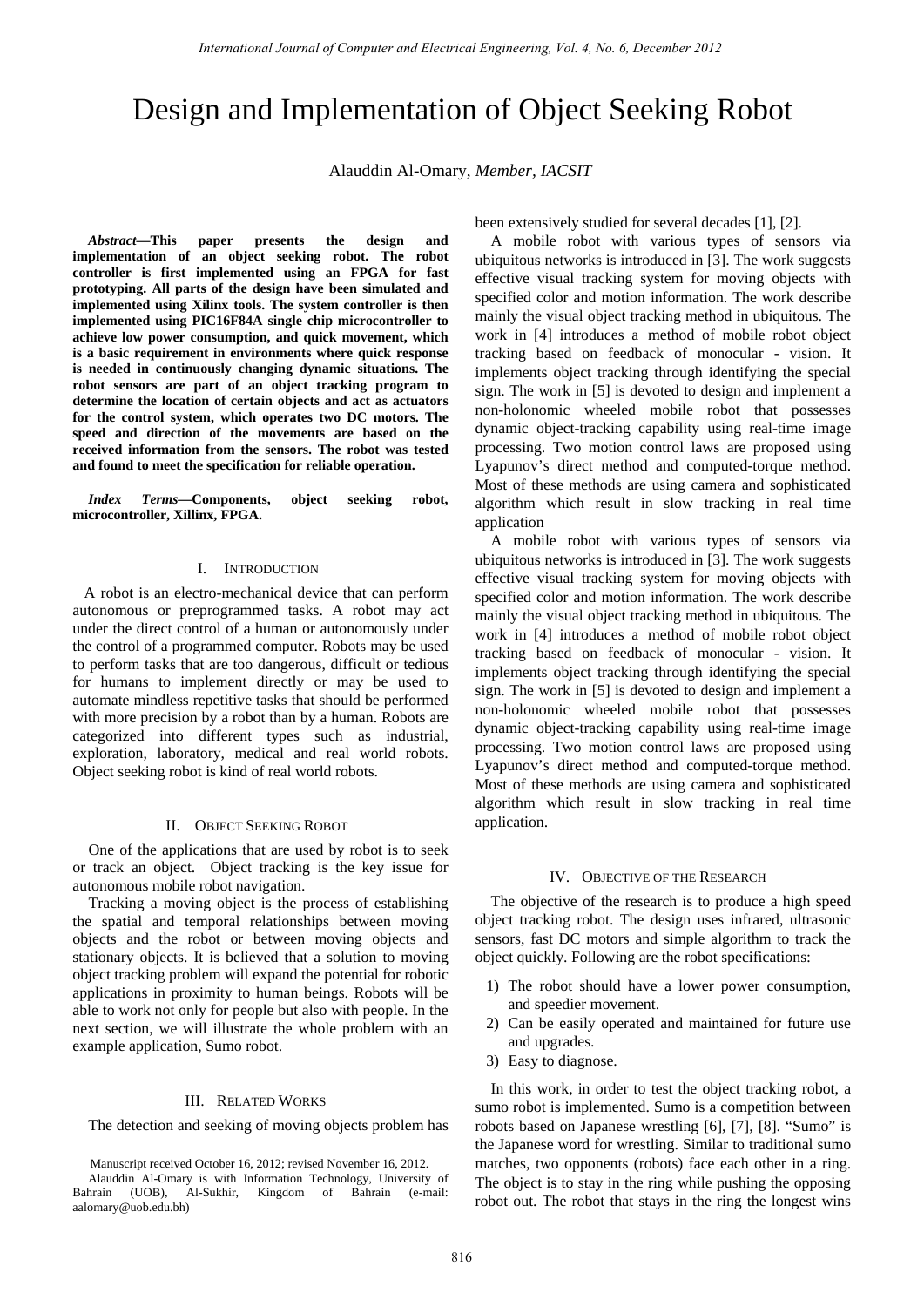the match. Many sumo robot had been built by researchers at different universities such as the one developed at Ryerson University - Toronto, Ontario, Canada [9] and the Sumobot implemented at the University of New South Wales, Sydney, Australia [10], and many others [11], [12], [13], [16], [17], [18].

Some of these robots were built from scratch and others using robotic kits such as the one provided by Microsoft [14] or other kits [15] available in the market.

## V. OPERATION DESCRIPTION

 The object tracking robot should be able to do the following operations:

- 1) Search for other objects in the ring
- 2) Perform tasks such as following an object, avoiding the object, and pushing the object.
- 3) Find, follow and avoid white lines based upon some algorithm.

The implemented robot (as will be mentioned in section 2) has two infrared sensors (right and left) to detect the wrestling ring edge and ultrasonic sensor to detect the opponent. The robot also has two DC motors that can be moved forward and backward. The motors are controlled by Single Pole Double Throw relays.

The robot is turn on wirelessly. The robot begins to scan looking for inspected objects (cycle movement). If an ultrasonic sensor in the front of the robot is active high then the robot will go forward (attack the object), the robot will push the object out of the ring area. When the robot reach the white edge in the ring that mean the infrared sensor (left or right or both) active high, it returns back again to the ring.

There are five ways for robot motion, these ways give the robot ability to attack an adversary and push it outside the ring then return to the centre. Table I describes these ways where:

- A0 and A1 represent logic voltage that controls the input of relay1 which controls motor1
- A2 and A3 represent logic voltage that control the input of relay2 that controls motor2

#### *A. System Design Flow*

Fig. 1 shows the state diagram of a suggested robot. There are seven states  $S_0$  to  $S_6$ . In each state, the letters in the arc (URL) represent the sensor inputs where U stands for ultrasonic sensor, R stands for the right infra red sensor and L stands for the left Infra red sensor. In each state the four digits represent the robot motor control switched  $(A_0, A_1)$  $A_2$   $A_3$ ). In S<sub>0</sub> (stop state) the robot is not moving nor is it sensing objects. The robot is waiting for the enable signal to make it work. The robot will remain in state S<sub>0</sub> as long as the enable signal (en) is not received. Once en signal is detected, the robot enters state S1. This state mainly represents a time delay of almost 1.4 seconds (70M/50MHz). We had to insert this time delay since the FPGA's clock frequency is much faster than the enable circuit's frequency.

After the enable signal is received (in state  $S<sub>0</sub>$ ) and a time delay of 1.4 seconds has passed (in state  $S_1$ ), the robot enters state S2, the scan state. In the scan state the motor

control switch is set to 1010 which cause the robot to rotate and scan any moving object. The robot stays in this state as long as no object is detected from the ultrasonic sensor. If the ultrasonic sensor detects any object, the robot enters state S3, the attack state. In S3, the robot motor control switches are set to 0110 causing the robot to attack the object. The robot will push the object until one of the infra red sensors (R or L) or both are active high. If the right infra red sensor is high it enter state S4 the right motor reverse state (RM\_Rev). In this state the right motor direction is reversed so that the robot will stay inside the wrestling ring. If the left infra red sensor is high it will enter state S5 the left motor reverse state (LM\_Rev). In this state the left motor reverse its direction and move the robot away from the ring edge and stay in the wrestling ring. If both the sensors (right and left) are one the robot will enter state S6. In S6 (the avoid state), the left and right motor will reverse their directions and thus the robot will avoid the ring edge immediately.

TABLE I: ROBOT MOTION AND DIRECTION WITH DIFFERENT SENSOR

| <b>INPUTS</b> |              |              |        |                |              |                |              |             |
|---------------|--------------|--------------|--------|----------------|--------------|----------------|--------------|-------------|
| Ultr          | Infra red    |              | Motio  | Motor          |              | Motor          |              | Actio       |
| a             | Le           | righ         | n of   | 1              |              | 2              |              | $\mathbf n$ |
| soni          | ft           | t            | the    | contro         |              | contro         |              |             |
| c             |              |              | robot  | 1              |              |                |              |             |
| Sen           |              |              |        | Switch         |              | Switch         |              |             |
| sor           |              |              |        | es             |              | es             |              |             |
|               |              |              |        | А              | А            | А              | А            |             |
|               |              |              |        | $\mathbf 0$    | 1            | 2              | 3            |             |
| $\Omega$      | $\mathbf{0}$ | 0            | Rotati | 1              | $\mathbf{0}$ | 1              | $\mathbf{0}$ | Scan        |
|               |              |              | on     |                |              |                |              |             |
| 1             | 0            | $\mathbf{0}$ | Forwa  | $\overline{0}$ | 1            | $\mathbf{1}$   | $\mathbf{0}$ | Attac       |
|               |              |              | rd     |                |              |                |              | k           |
|               |              |              | Right  |                |              |                |              | Interr      |
| 0             | 1            | 0            | Motor  | 1              | $\mathbf{0}$ | 0              | $\Omega$     | upt         |
|               |              |              | Rever  |                |              |                |              |             |
|               |              |              | sed    |                |              |                |              |             |
|               |              |              | left   | $\Omega$       | $\Omega$     | 0              | $\mathbf{1}$ | Interr      |
| 0             | 0            | $\mathbf{1}$ | Motor  |                |              |                |              | upt         |
|               |              |              | Rever  |                |              |                |              |             |
|               |              |              | sed    |                |              |                |              |             |
|               |              |              | Right  | 1              | $\theta$     | $\overline{0}$ | $\mathbf{I}$ | Avoi        |
| 0             | 1            | 1            | & left |                |              |                |              | d           |
|               |              |              | Motor  |                |              |                |              |             |
|               |              |              | Rever  |                |              |                |              |             |
|               |              |              | sed    |                |              |                |              |             |



Fig. 1. State diagram of object tracking robot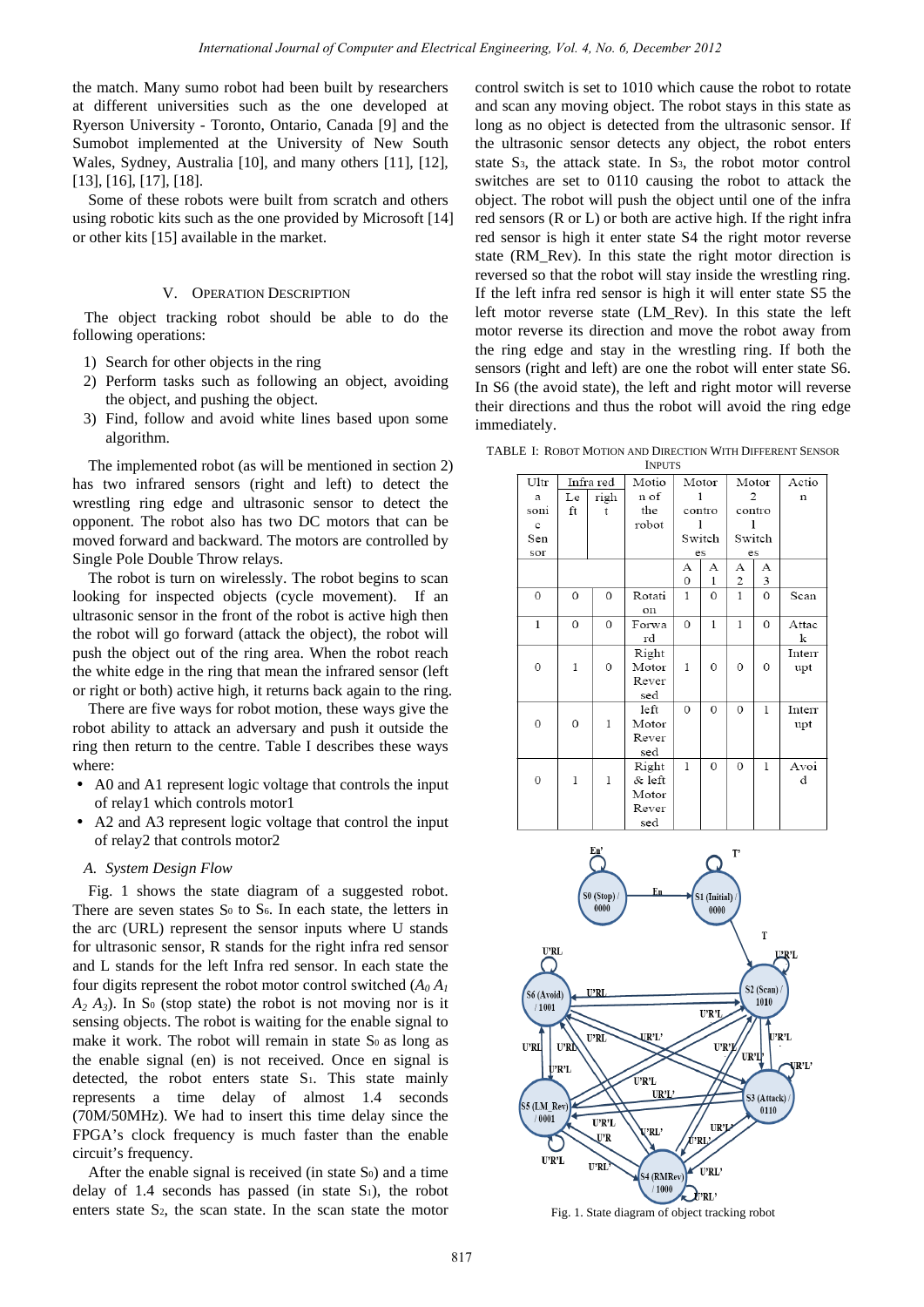# VI. ROBOT DESIGN

The design of object tracking robot is done according to the requirements mentioned in Section I and II. There are many components that can be used. The following four circuits are needed in order to build the proposed robot as shown in Fig. 2.



- 1) Power Circuit (feeding all components with suitable power).
- 2) Sensors circuits
	- Ultrasonic sensor used to detect objects
- Infrared sensor used to detect the ring border
- 3) Circuit to drive the motors.
- 4) Control circuit to control the robot and give the robot the intelligence needed to track the object.

# *A. The Power Circuit*

One of the work objectives is to design a robot with low power consumption so that it can be operated with small available battery for reasonable time. Two R9V/6F22 9.0 VOLT batteries are used as a power source. A regulator circuit based on LM7805 voltage regulator is designed to derive the suitable operating voltages for control circuit, sensor circuits and the two DC motors from the batteries.

# *B. The Sensor Circuit*

Following sensors are used:

- 1) Ultrasonic sensor sender MA40B8S
- 2) Ultrasonic sensor receiver MA40B8R.
- 3) Infrared sensor sender IR LZD.
- 4) Infrared sensor receiver IR RZCIZR.

The ultrasonic receiver and the infrared sensors circuits use an operational amplifier (TL074) to amplify the signal received when the robot detects an enemy or when the robot reaches the edge of the ring.

# *C. Motors*

Two bidirectional DC motors (MSYS-1717 [19]) are chosen because of their bidirectional and high speed features. This is the most important feature for the victory. The bidirectional nature helps to attack the opponent form both sides. In other words, even if the opponent attacks from the back the robot will be able to defend. Another appealing feature is its plastic body, which will help to maintain the maximum weight of the robot. The MSYS-1717 propulsion set consists of the Micro DC 1717 motor with a molded plastic, center output gear head and an output drive shaft having a 2 mm diameter. The propulsion is optimized for a default carbon props but the gear ratio can be easily change for other prop dimensions by simply changing the gear head.

In order to decrease the power consumption the AT5550 2-Ch H-Bridge low voltage Motor driver is used. The AT5550 has the following features:

- Independent 2-Channel H-Bridge
- Low Voltage Operation ( $VCC = 2.0V$ )
- Low on-resistance  $\left($  < 1.25 Ohm).
- Low Operating Current.
- Built-in Thermal Shutdown Protection
- MSOP-10/DFN-10 Package

#### *D. The Control Circuit*

 The main part of the object seeking robot is the controller. Two implementations of the control circuit are investigated: FPGA and Microcontroller. The FPGA approach was used first to achieve fast prototyping. After testing the prototype, the FPGA was replaced by off-the – shelf cheap microcontroller.



Fig. 3. FPGA based control circuit

# *E. FPGA Implementation*

A prototype of the control circuit is first implemented using VHDL and Xilinx Spartan 3 FPGA as shown in Fig. 3 The main function of the controller is to get signals from the sensor circuit and acts accordingly by sending output signals to the motor circuits. The controller has four input signals and two output signals as shown in the VHDL top level model of Fig. 4 The input signals are clock, and Infra*\_L\_*Sen, Infra\_*R*\_sen and Ultra\_sen sensors; the output signals are Motor\_1 and Motor\_2. The RTL schematic of the controller is shown in figure (5). The ISE simulation screen is shown in Fig. 6.



Fig. 4. VHDL top level model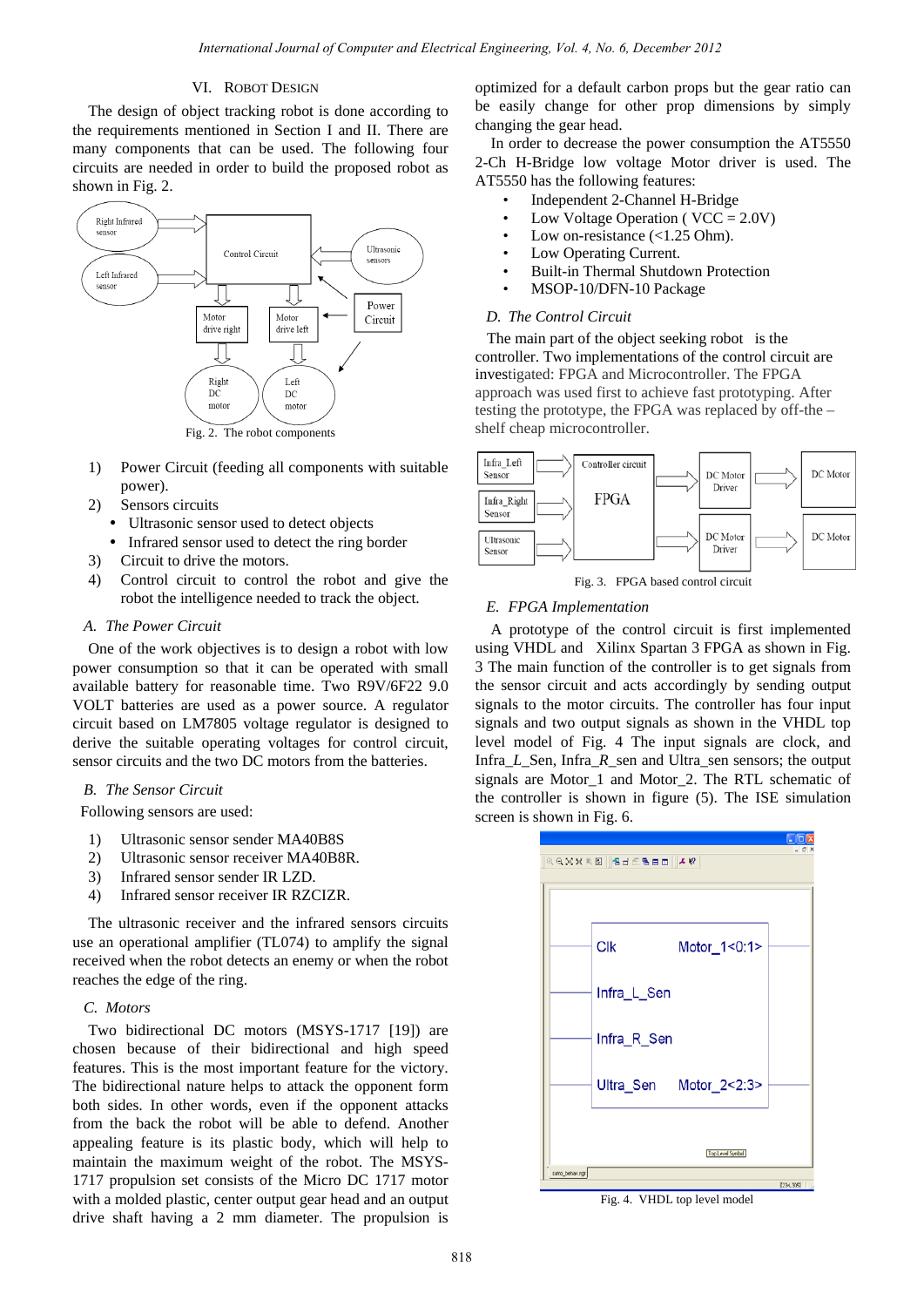

Fig. 5. RTL schematic





After finishing the design using FPGA, the control unit we have two choices: The design can be loaded into CPLD chip or using off-the-shelf microcontroller. The first method of design can eliminate the FPGA but it has the limitation of code complexity as well as the interfacing complexity as the driving circuits assumed to be signaled with TTL levels which are mostly used in the controllers I/O such as microcontroller's, FPGA's, Parallel ports….etc. because of these limitations, the second method (using off-the shelf microcontroller) can be better choice in implementing the tracking object robot than using CPLD chip approach as will be discussed next.

# *F. The Microcontroller Implementation*

Using microcontroller to implement the robot controller has the following advantages that serve the objectives of this work:

- 1) It achieve low power consumption,
- 2) It works on higher frequencies so it results in robot quick tracking and movement.
- 3) It has low cost

The PIC16F84A microcontroller [20], [21], [22], [23] was chosen to implement the circuit that controls the robot due to the following:

- 1) Have fewer I/O 13 pins and are therefore fabricated in smaller packages.
- 2) The device is a very basic but useful device. It's the most popular of all the Microcontroller devices.
- 3) FLASH memories are excellent for us because it can be erased and reprogrammed.
- 4) Only 35 single word instructions to learn

The microcontroller design is divided into following:

- 1) Interfacing all the hardware mentioned in the previous sections (sensors, motors) and providing the pushing clock and power supply. Fig. 7 shows the PIC16F84A interfacing.
- 2) Programming the PIC16F84A to do the job needed by the robot using a suitable program [24]. There are several ways of programming the PIC - using BASIC, C, or Assembly Language. The BASIC language is used because it is the easiest way to program the PIC [25]. The MLAB Editor (Programmer's editor to write and edit source files) is used. First, the program in the PIC BASIC EDITOR was wrote and saved as a source file (\*.bas). After that, the .bas file was compiled to convert it in to assembly language (\*.asm). Then by using PIC Shell it was converted to Hexadecimal (\*.Hex) which is the actual machine language understood by the PIC.
- 3) Testing the robot to ensure that it is working correctly.



Fig. 7. Interfacing the PIC microcontroller